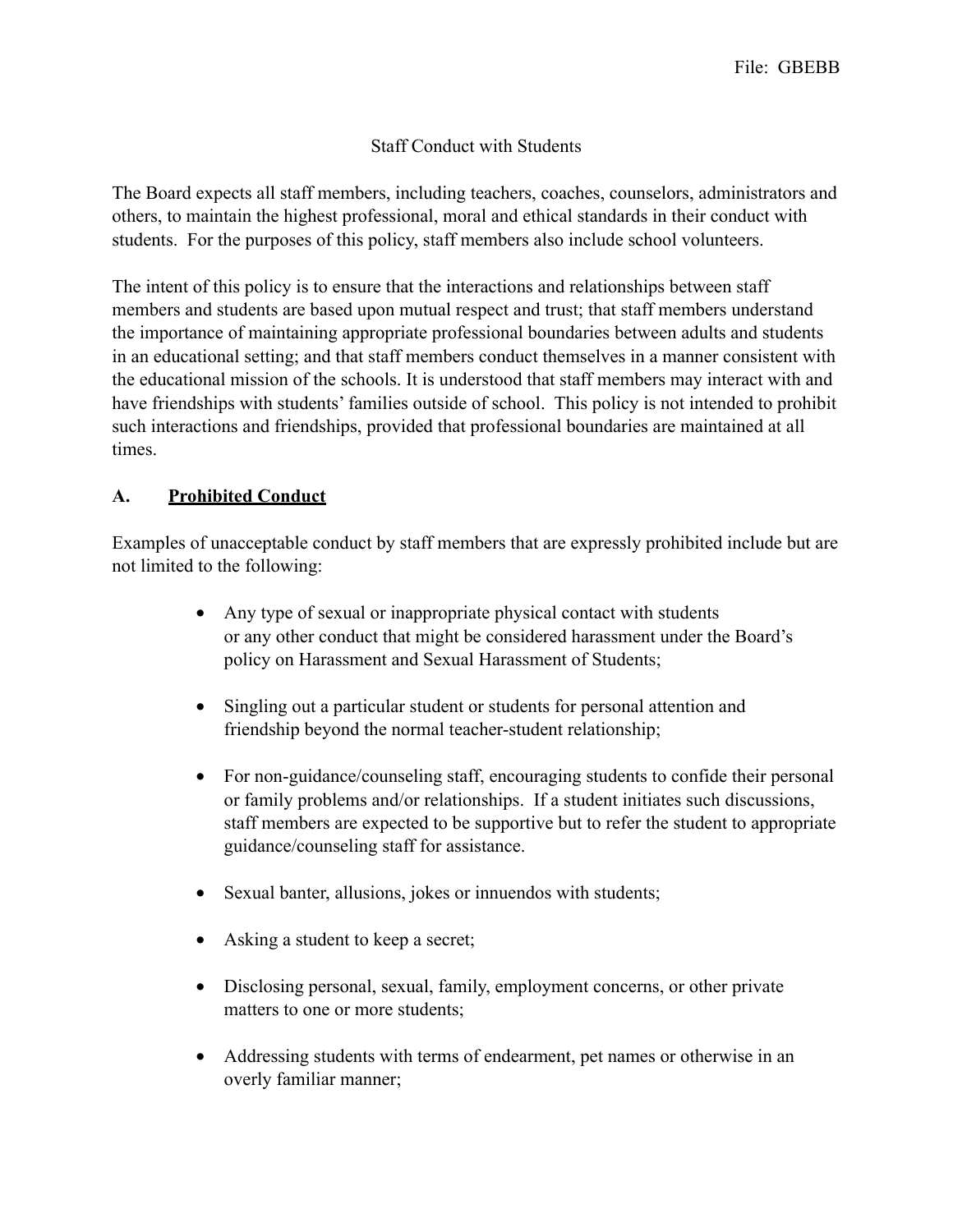- Permitting students to address you by your first name, nickname or otherwise in an overly familiar manner;
- "Friending" students on social networking sites (outside of any school-approved activity); and
- Communicating with students on non-school matters via computer, text message, phone calls, letters, notes or any other means.

Before engaging in the following activities, staff members are expected to review the activity with their building principal or supervisor, as appropriate:

- Being alone with individual students out of public view;
- Driving students home or to other locations;
- Inviting or allowing students to visit the staff member's home (unless the student's parent approves of the activity, such as when a student babysits or performs chores for a staff member);
- Visiting a student at home or in another location, unless on official school business known to the parent;
- Exchanging personal gifts (beyond the customary student-teacher gifts); and/or
- Socializing or spending time with students (including but not limited to activities such as going out for meals or movies, shopping, traveling, and recreational activities) outside of school-sponsored events or organized community activities.

Staff members are expected to be sensitive to the appearance of impropriety in their conduct with students. Staff members are encouraged to discuss issues with their building administrator or supervisor whenever they are unsure whether particular conduct may constitute a violation of this policy.

### **B. Reporting Violations**

Students and/or their parents/guardians are strongly encouraged to notify the Principal **[or other appropriate administrator]** if they believe a teacher or other staff member may be engaging in conduct that violates this policy.